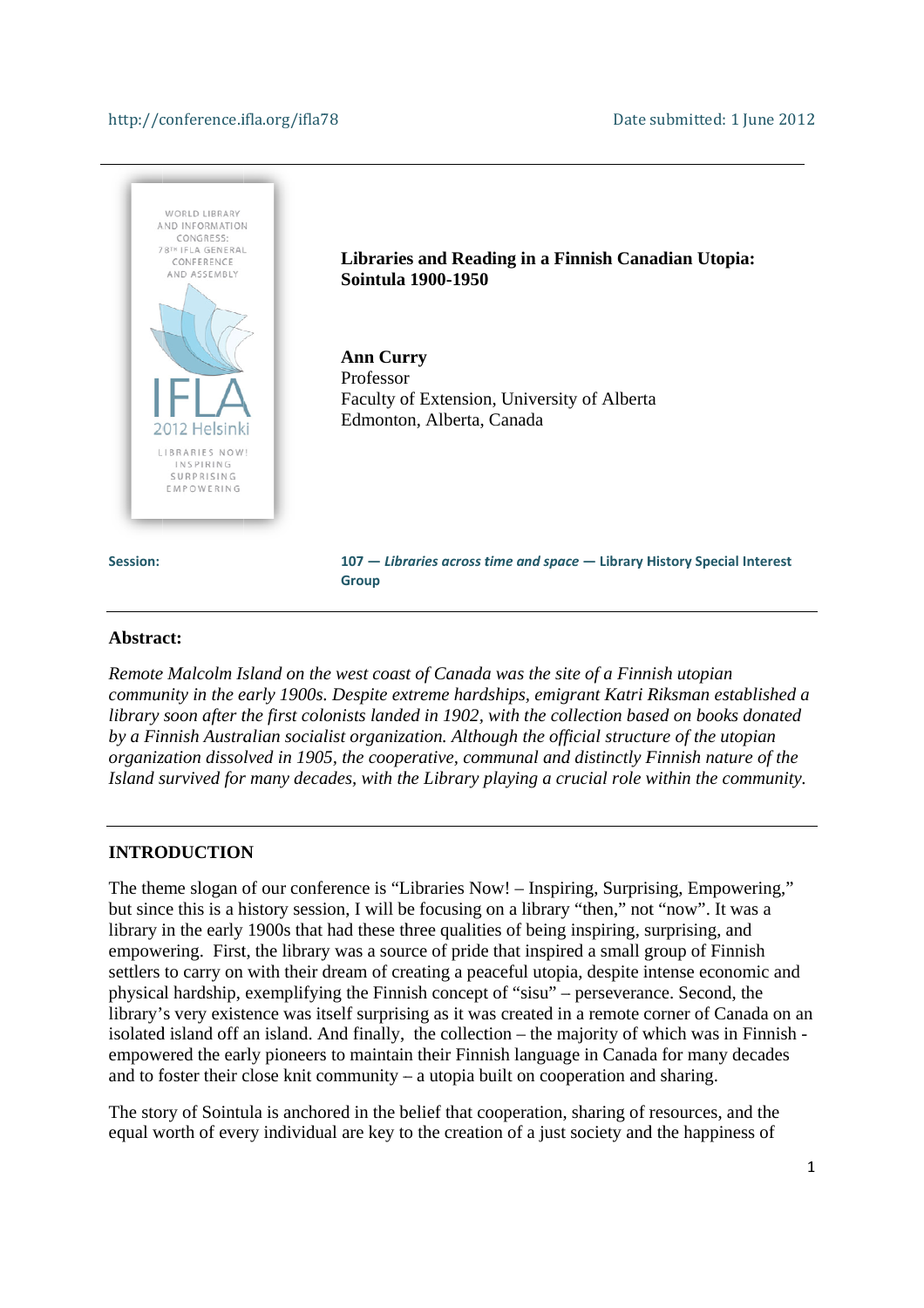individuals. Sointula was established in 1901 by a small group of approximately 20 settlers led by the charismatic Finnish visionary Matti Kurikka, whose theosophist beliefs and strong convictions about the rights of women much influenced the colony's history. His beliefs in the importance of education for both boys and girls, and the need to share all sources of knowledge (such as in books) throughout the community were manifest in one of the settlers' first actions – the establishment of a library. This socialist philosophy survives today on the island over a century after the original formal structure of the utopian colony was disbanded. The friendliness and genuine concern shown equally for one's neighbours and for strangers still characterizes the island – I certainly experienced it when I have visited in the island, my last visit being in March, 2012.

## **WHERE IS SOINTULA?**

The settlement of Sointula is located on Malcolm Island, a small island off the north coast of Vancouver Island on Canada's west coast. It is a remote retreat from the bustle of the city of Vancouver, two ferry rides plus a six hour car journey away. The word "Sointula" means "harmony" in Finnish, and it is indeed the pursuit of peace and harmony that has drawn residents to this settlement over the past 110 years. The Finnish pioneers of the early 1900s came first, but they were joined much later by the "back to the land" hippies of the 1960s who were also enthralled by the Island's raw beauty and quiet solitude.

Sointula is surrounded by beauty – the snow capped mountains, the vistas of the Pacific Ocean, the ancient forests – it is certainly a perfect location to establish a utopian-style community away from the political upheavals and economic hardships of the outside world. The Finns who first established Sointula in 1901 felt very much that they had come to paradise.

# **FINNISH IMMIGRATION 1880-1905**

Emigration was a topic on minds of many Finns during the closing years of the  $19<sup>th</sup>$  century as Russia tightened its control over Finland which in the late 1800s was a Grand Duchy of Russia. Under Russian role, Finland had experienced considerable independence, particularly in the areas of language and culture. The ancient myths of The Kalevala – the epic runes of the Finnish people first published in 1835 - were being read by the Finns who were celebrating their identity distinct from the Swedes and the Russians, both of whom had fought for centuries over the territory sandwiched between them. Reading books in Finnish became even more important after 1866, when Finnish became, along with Swedish and Russian, an official language of this Russian territory. The optimism of the Finnish people regarding the growing strength of their language was crushed, however, with the russification policies imposed in 1899 by Czar Nicholas ll, the most hated of which was compulsory service in the Russian army for Finnish men. A strong passive resistance to Russian rule flourished, and through newspapers and pamphlets, ideas about socialist and democratic ideals leading to a better life through cooperation and communal sharing were disseminated throughout the country, in many cases through small underground presses. Many young men decided that life in North America was preferable to service in the Russian army, and that their dreams for a better life, free of repressive government regimes and great economic divides between the rich and the poor could be realized in Canada. (Kolehmainen 1941; Lindstrom 2000; Wilson 2006)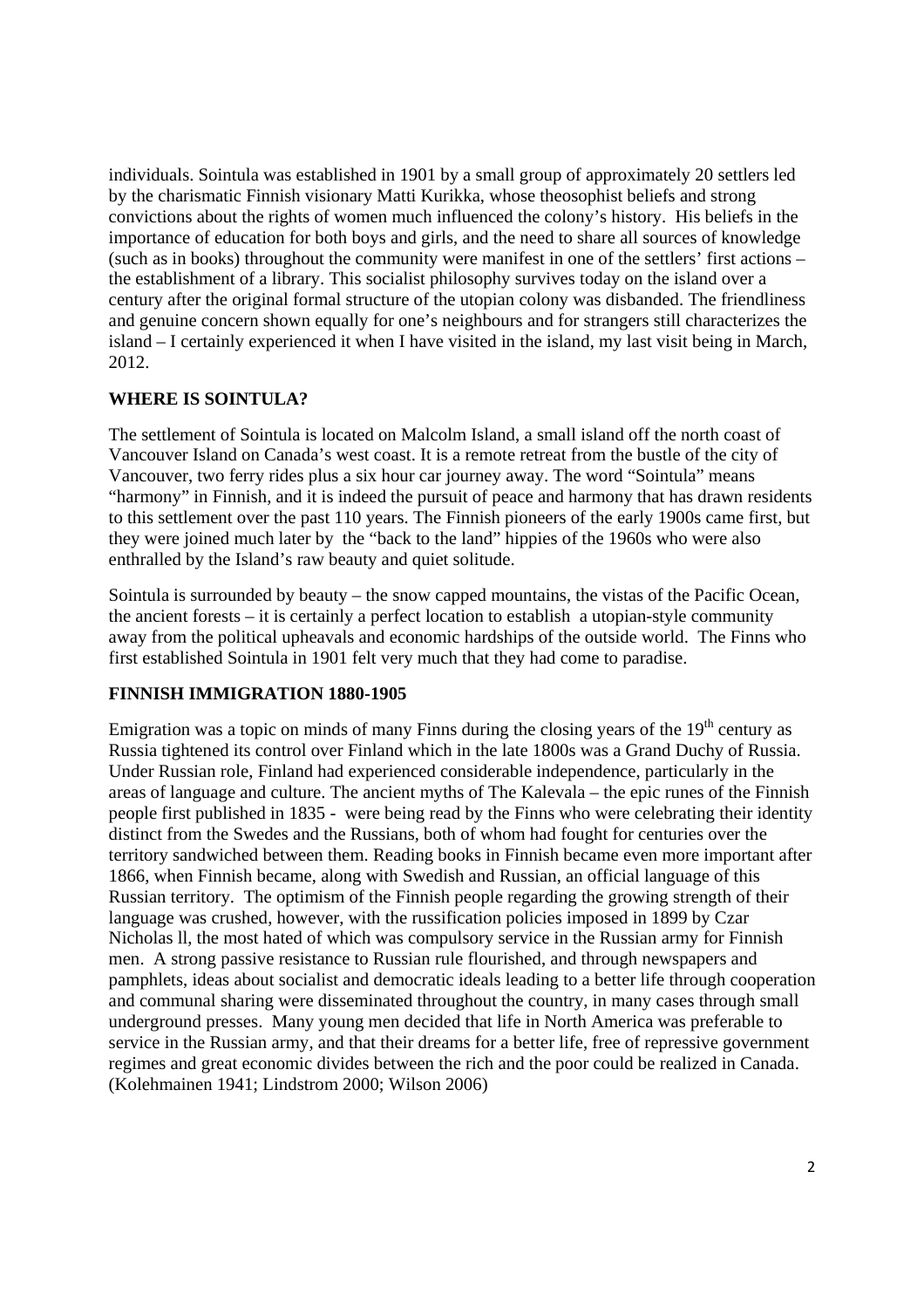The first wave of Finnish immigrants came to Canada in the 1880s to labour on the cross-Canada railroad (Halminen 1936). The west coast of British Columbia was the destination of many of the second wave of immigrants who arrived in the 1890s, fleeing from the oppressive February Declaration of the Czar. With their very limited English or French language skills, the immigrants found work in the logging and mining industries where the Finnish penchant for hard work without complaint made them highly valued workers (Saikku 2007). Many of these men had first tried their luck in the U.S., but the economic depression of 1893 meant work was scarce for all, and often non-existent for those not speaking English.

The Finnish men who in the 1890s obtained work in the coal mines of north Vancouver Island in the small towns of Nanaimo, Ladysmith, and Extension found that life was only marginally better than what they had fled in Finland. Gas explosions in the mine were frequent, and with their low wages and frequent forced relocation from coal seam to coal seam by the mine owner James Dunsmuir, the miners had little chance to fulfill their dreams of purchasing farmland. Many turned to alcohol for consolation: in Matti Halminen's first-hand account of the period, he says that "gang fights and drunkenness were everyday fare during holidays as well as during the working week" (Halminen 1936, p. 241). This situation resulted in the formation of two Finnish temperance organizations near Nanaimo, and one of these organizations, Allotar ("Water Nymph" in Finnish), established a Finnish language library. The previously discouraged and inebriated men rediscovered their pride in Finnish culture and the importance of sustaining the Finnish language through reading (Wilson 2000, p. 17), important convictions that were evident in the strong support for a library when many of these Allotar members moved to Sointula several years later.

## **THE ESTABLISHMENT OF THE SOINTULA COLONY**

The miners of north Vancouver Island were desperate to escape the dreadful mining conditions of their employment and eager to live within a co-operative and communal community, but they lacked a spokesperson with English language skills who could provide both the visionary leadership and the passion to establish such a community in Canada. Most of the miners, and indeed most literate Finns had heard of charismatic Matti Kurikka who had been the "mercurial editor of the Helsinki working class newspaper Tyomies in the 1880s" (Wilson 2006, p. 19). When miner Matti Halminen heard that Kurikka's Australian utopian community endeavors had failed and that Kurikka was interested in establishing a utopian community in Canada, he rallied his fellow Finnish miners to raise the \$125 Australia to Canada ship passage money for Kurikka. Kurikka arrived in Nanaimo in the fall of 1900, bringing with him nearly 20 years of promoting socialism (Wild 1995, p. 35) and began immediately to form a company to be called the Kalevan Kansa (people of the Kaleva) Colonization Company. He also initiated negotiations with the British Columbia government to secure land on which to establish a utopian colony (Saikku 2007). When Kurikka amd Halminen discovered that Malcolm Island might be available for settlement they decided that the island (site unseen) – removed from other settlements, blanketed with timber, designated as good agricultural land, and close to shipping lanes – would be the perfect location to realize their utopian socialist dream.

On November 29<sup>th</sup>, 1901, the Kalevan Kansa Company led by Kurikka signed a legal agreement with the British Columbia Chief Commissioner of Lands and Works W.C. Wells, acting on behalf of His Majesty King Edward VII of England, giving them possession of Malcolm Island: full ownership would be granted to the Company in seven years if a minimum of 350 settlers had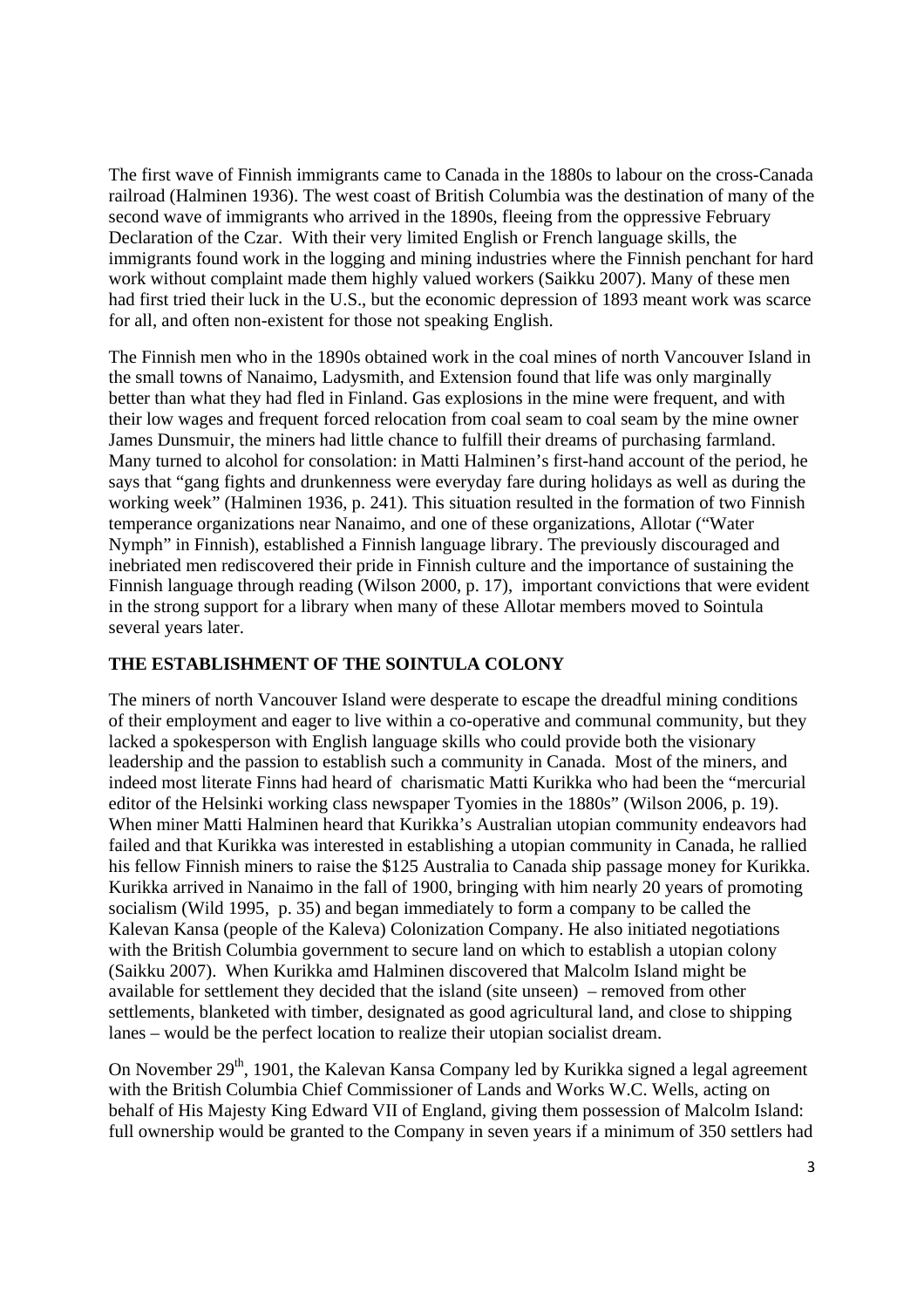built homes on the island and improved the land by a minimum of \$2.50 per acre. Kurrikka wrote in the newspaper Aika:

"… We have an area the size of a small county in the midst of the richest possible nature, by the most advantageous sea routes and in the most beautiful place and good climate, and we are able to control it independently with our company rules….. Fishing, hunting, farming, cattle breeding, mining, all branches of industry and international trade, limitless rights to carry out socialist principles protected by the mighty English flag – all this belongs to the field of activities of our company. We can begin producing everything we need, so that finally we won't have to buy anything from the outside. We can also make the amount of human labour used in making a product become the only factor determining its price. The consequences of unemployment, sickness and death, which are now embittering our lives, will become a thing of the past. Strikes and recessions will become unknown amongst us. Simply said, it is now up to us to decide, if we want to break free from the capitalistic social order into safe, organized conditions, where national characteristics will flourish freely, although our children will be equal among others after they learn English. We are already aware of the fact, that in these conditions we will be able to freely develop our intellectual gifts and grow above animal vices. " (Kurikka, 1901b, p. 1)

Despite his outward confidence, obvious charm, good looks, and charisma, Kurikka realized that he would need assistance from a steady ally and confidante if the Sointula dream was to be realized. He called on an old friend and fellow intellectual from the labour movement in Finland, Austin Mäkelä, to join him. Mäkelä arrived in Sointula from Finland in January 1902, and immediately began to organize work on the island. He wrote enthusiastically in Aika:

"It will require a great deal of hard work to convert Malcolm Island to farm land … In the beginning settlers must be earnest, zealous, and prepared to do without luxuries. But later, when we have our own shipping and mail service, a school, store, meeting halls, and homes for everyone complete with gardens and livestock, what else could we need? Capability, enthusiasm, and endurance is all!"

## **THE ARRIVAL OF THE FIRST SETTLERS AND THE FIRST LIBRARIAN**

After the island was signed over to the Kalevan Kansa Colonization Company, the first settlers wasted no time venturing to Malcolm Island, their new paradise – setting off on December 6, 1901 on a 290 kilometre sea voyage through rough waters in a small boat. After several near sinkings and the loss of a rudder, they reached the island nine days later, and began building cabins from the plentiful cedar on the island. More men arrived over the winter to swell the settlers numbers to 19 men and 1 woman by June 3, 1902, when the island's first librarian Katri (some sources name her as Kaisa) Riksman arrived with her two small children to join her husband., who had left Finland in 1901, a year before Katri. Her journey from Finland was a long one: The Finnish Institute of Immigration records reveal that she left the port of Hanko on March 19, 1902 on the ship Polaris, travelling to Hull, England (Institute of Migration). The usual route for Finnish immigrants travelling to North America was then to travel across England by train to Liverpool to depart for the U.S. , a route she likely followed. Records show that Katri sailed on a Cunard ship to the U.S., and that her total fare (for herself and two children) was \$105. The name of the trans-Atlantic ship is unknown, but could be speculated to be the Aurania,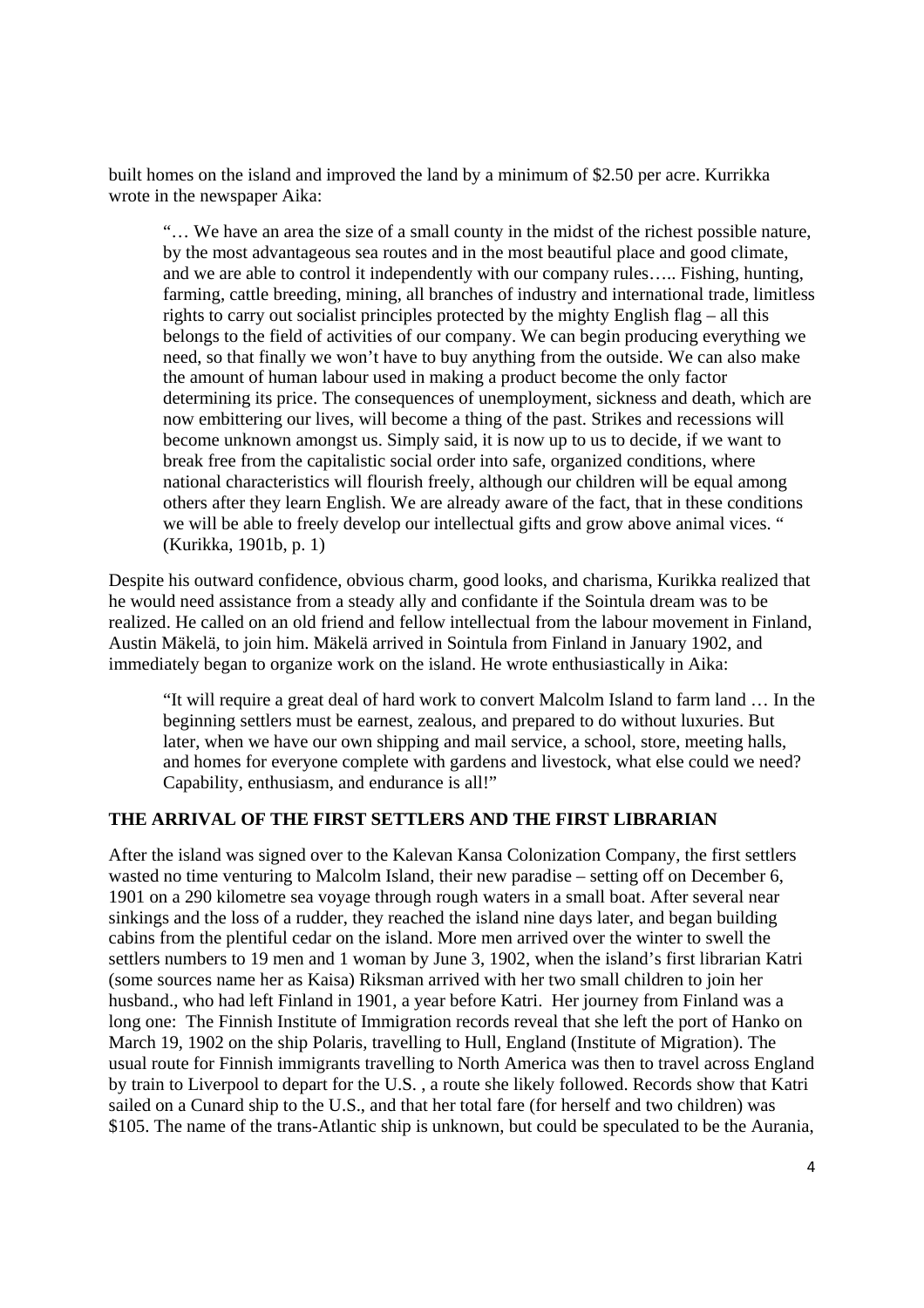a Cunard ship chosen by many Scandanavian passengers. Katri and her husband Matti settled briefly in Oregon, but perhaps after hearing a stirring speech by Matti Kurikka – the reason why most settlers came - they decided to join the commune. On her night of arrival, this 22-year old showed the courage and determination she would need in subsequent years, both as a settler and as the island librarian. Her first impressions:

 "We arrived late at night. It was pitch black, of course, and all the bay was covered with these big kelps - these great big snakes in the water with these great big heads on them… The boat tied up so some sort of a slip, and we had to walk along these logs to the shore where the shack was. In this log cabin there were five double bunks for all these families. Hay was piled on these bunks for mattress, and my husband and I and the two children got one of these bunks for our own." (Riksman 1968)

The summer of 1902 was a very busy and productive one on the island: salmon and halibut were caught in abundance and salted away for the winter in every barrel that could be found. Deer and grouse were plentiful, as were salal berries that had a variety of culinary and medicinal uses (Woodcock 1958, p. 20). A storage shed and a communal kitchen and dining room were erected to replace the dining tent. In the words again of Katri Riksman:

"They were going to share everything. Everyone would be working for the common good. No one owned anything separately and individually. They planned to farm and log, and all the proceeds would be divided equally. I think the main idea was to have a free society. Especially, they emphasized that women should have equal rights with men. At that time, women had no property rights, they had no rights whatsoever in wages, so this was one thing that was applied here. The women had a dollar a day wages, as the men did, and they had a right to speak at meetings, and they had a right to vote. And they had to work. Everyone had to work. " (Riksman 1968)

Culture and education were crucial components of this utopian community, so Katri Riksman soon established a "library" for the growing numbers of settlers arriving. The library's first books were a donation from Australia in 1902, from an unnamed group of Finnish people who "had an organization for "Progressive Ideas" (Anderson 1958, p. 16). The organization was very likely the Erakko Society, the only Finnish society in Australia at that time (Koivukangas 1986, 302). This Society had been started by Finns who emigrated to the Nambour area of Queensland with Matti Kurikka in 1899, and who aspired to establish a "utopian society where work, food production, learning, and entertainment would be experienced in common." (Wilson 1974, p. 54). However, the Queensland government appears to have reneged on promises to fund Kurikka's new colony, and the Finnish settlers dispersed throughout Queensland, taking the jobs which were plentiful at the time, albeit poorly paid (Wilson 1971, p. 54). The Society eventually disbanded in 1904, resulting in a sale of the Society's assets. The resulting funds – just three Australian pounds – were sent to support the Sointula colony (Koivukangas 1986, 306).

Katri's collection of Finnish language books from Australia was likely supplemented by books brought to the island by men who had belonged to the aforementioned Finnish Temperance society library near Nanaimo. She created an improvised library in one corner of the newly constructed dining room, but lack of space meant that most of the books were loaned not from shelves but from their shipping cartons. The library operated only for a few hours on Sundays, but its operation was seen as key to the advancement of the colony (Wild 1995, p. 59). In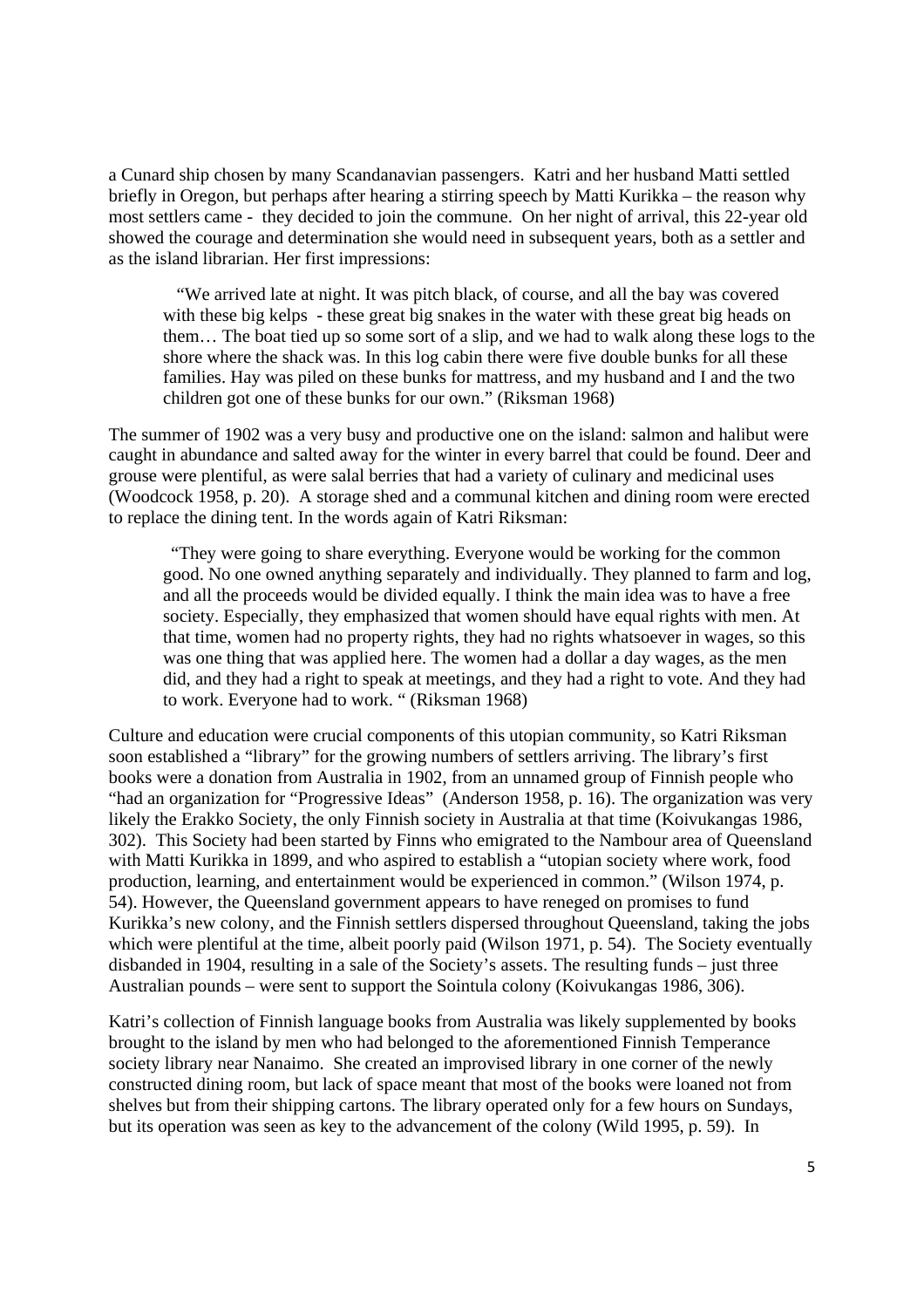keeping with the community ideology , no formal church services were held, but discussions and debates regarding spiritual matters were often held amidst the library books. On the weekends, the hardworking Finns also enjoyed a weekly sauna (the sauna building being one of the first buildings erected) to soothe muscles aching from cleaning the land, logging, and hauling fish. The settlers held plays and dances on Saturday nights, sometimes outdoors, but often inside the crowded dining room/library.

# **THE AIKA NEWSPAPER AND LITERACY**

The Sointula colonists' enthusiasm for the written word is also evident in the publication of their newspaper Aika ("Time"), Canada's first Finnish newspaper, which in the early 1900s had the largest circulation of any Finnish-language newspaper outside Finland. Having a colony newspaper was one of the conditions that Matti Kurikka insisted upon if he was to remain as the leader of the group: as editor, he took full advantage of this "platform" to publicize the utopian life he envisioned for Sointula (Wilson 1974, p. 56). The bi- weekly newspaper, whose motto was "Freedom with Responsibility," began publication on May 17, 1901, and was mailed throughout the world. It contained articles on socialism, politics, theosophy, temperance activities, plus news from Finland, It served as the primary medium for distribution of news amongst the colonists, whose literacy rate was exceptionally high for the time and whose interest in political news from the outside world was intense. Matti Kurikka's regular columns in Aika on women's rights and the evils of organized religion as well as Austin Mäkelä's political commentary were the catalyst for many spirited debates in the dining room/library. Except for some interruptions in publication, the newspaper was published regularly until December 1904.

Although the Sointula immigrants sought to escape the strictures of organized religion (there was no church building on the Island until 1961), the early settlers had been much influenced by the church, and had benefitted from some church policies regarding values and literacy. Ninety percent of the settlers had belonged to the Lutheran State Church in Finland whose teachings promoted the principles of sacrifice, thriftiness, and industriousness, qualities the early settlers would need in abundance in this remote corner of Canada. The Church was also primarily responsible for the hundred percent literary rate amongst both men and women in the early settler group: no one could be confirmed as a Church member unless one could read the Lutheran catechism, and without a confirmation certificate, one was denied the exit visa required for immigration. So anyone with a thought that they or their children might want to leave the country, made certain that reading was part of their lives (Lindstrom 2000, p. 5; Rihtamo and Pakkalen 2012)

## **DISASTER STRIKES**

By November of 1902, over 200 Finnish settlers were living in tents on the island. With the winter rains approaching, a large communal three-story dormitory building was quickly constructed. It consisted of 28 sleeping rooms plus a meeting room and tailor shop on the top floor (Wild 1995, p. 62). Disaster struck on January 29th 1903, however, when fire struck, burning this structure to the ground with the loss of eleven lives and many of the food stores. None of the library books were reported as lost, as the makeshift library had been established in the dining hall, not the large residence. The librarian Katri Riksman barely managed to escape after she heard someone sound the alarm and was confronted by smoke in the dormitory hallway: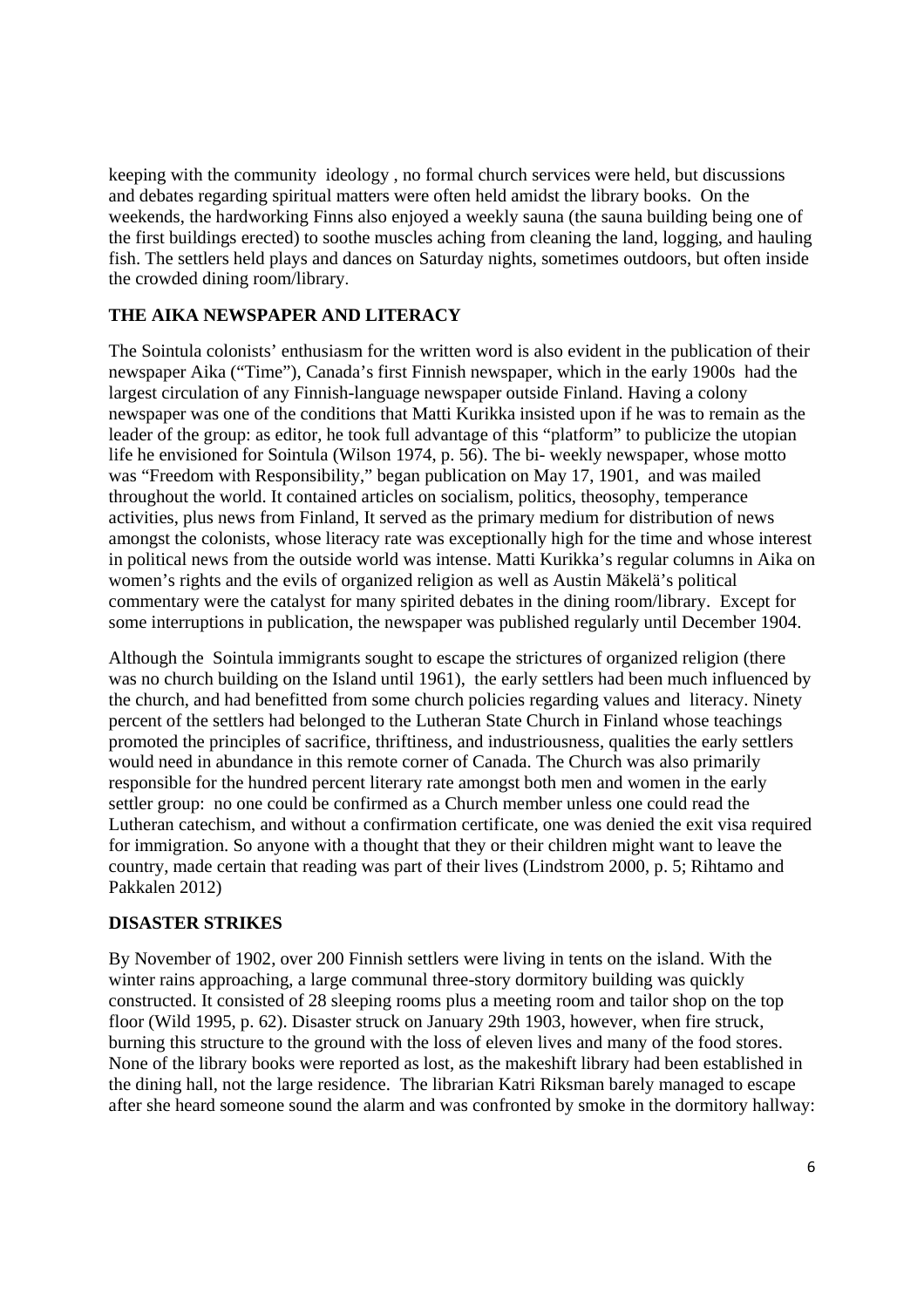"I jumped out of bed to see what I could save, then realized that I could only take the children. I took one under each arm and started for the lower level. …many [women] jumped out of windows rather than pass the kerosene barrel stored by the front door, but I just kept going." (Wild 1995, p. 68)

The fire left over 100 of the colonists homeless and many of them injured and badly burned. The Kalevan Kansa Company was deeply in debt and food was now in very short supply. These conditions were made worse by disagreements between some of the settlers, and a growing apprehension with Matti Kurikka's leadership, in particular regarding his financial ventures and his beliefs in sexual freedom, for all women. As Kurikka was unmarried, his intentions regarding some of the married women in the colony were considered suspect, particularly by the married men. Discouraged by the harsh living conditions and constant shortage of Company funds, some settlers left the island in early 1903, but other Finns who had heard about this utopian community through the internationally distributed Aika newpaper continued to arrive and swell the island population. These newcomers and those who stayed somehow retained the incredible optimism that a utopia could still be realized. According to Mäkelä's end of year 1903 annual report for the Kalevan Kansa Company:

… "Since the disastrous fire a score of dwellings have risen on the new town site. A new pier has been built so that we no longer have to go to Alert Bay for mail and freight. Into the old saw mill we have installed a lath machine, a planer and a lathe. New barns and warehouses have been built as well as a new foundry and a blacksmith shop.

 In November, we established the printing press into its new quarters so that our publication, Aika, has again begun to appear in magazine form this time, after an absence of a year and a half. By the end of the year (1903), 1,500 copies were printed fortnightly. By the end of the year, a new meeting house has been built and also the foundation for a new saw mill has been laid. …..

 Cultural pursuits have also been followed as far as our economic conditions have permitted. On Sunday evenings, discussions have been held, plays have been presented and a band and a choir have been inaugurated. Our library is still small, and we sorely need a larger reading room. Classes in the English language, mechanics, and other subjects are also under way. " (Mäkelä, 1904)

### Austin Mäkelä K.K.C.Co., Sec'y, Feb. 15, 1904

This was amazing progress for a settlement of only 237 souls (100 men, 50 women, 88 children), and demonstrated the abundance of "sisu" within those early settlers. As explained by Loretta Rihtamo and Catherine Pakkalen, whose ancestors first settled Sointula, the Finnish term "sisu" is a difficult concept to translate (Rihtamo, 2012; Pakkalen 2012). The term is loosely translated as the quality of long term determination, ferocity and tenacity in the face of overwhelming adversity, the ability to carry on with bravery after many others would have quit. In tracing the history of the Sointula library, "sisu" was certainly a factor in its remaining a vital source of inspiration and empowerment during the past 110 years.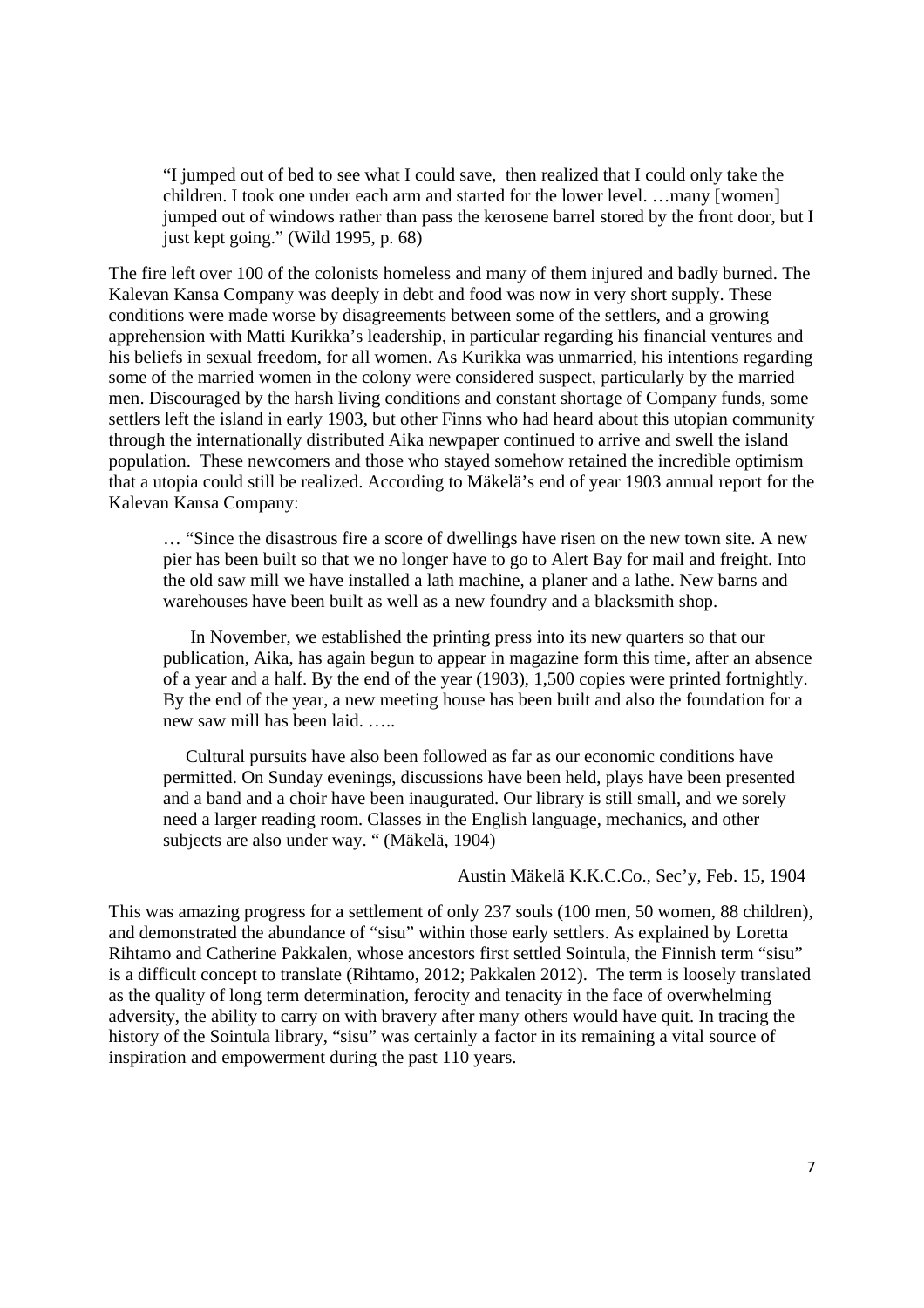## **THE "OFFICIAL" UTOPIA DISSOLVES**

Despite the enthusiasm of the colonists, financial troubles continued to plague the community. Kurikka was a very intelligent and charismatic leader, but these qualities were overshadowed by the fact that he was "obstinate and headstrong, impatient and restless … inept and clumsy as an organizer and administrator" (Kolehmainen 1941, p. 121). His views on marriage also proved divisive: he urged all Sointula men to seek only the "rights of love," not the "chains of marriage" (Kurikka 1904). In his column in Aika he wrote:

"Marriage and morality are two different things just as law and justice are two different things. Marriage and love are two different things just as the church and truth are two different things. Similarly just as capitalism appears as a protector the social organization, and the church as the protector of truth, so also marriage appears as the protector of morality" (Kurikka 1902).

After the Colony lost thousands of dollars in a bridge construction contract brokered by Kurikka, the colonists grew weary of Kurikka's continuing incompetence and blind idealism. Kurikka resigned as president of the Kalevan Kansa Society on October 10, 1904, and left the Colony, resulting in the exodus of approximately half the settlers in the next six months. Without Kurikka's vision to inspire the struggling settlers, and without Kurikka regularly attracting new settlers with his fiery speeches and his persuasive columns in *Aika,* the colony faltered, and the Kalevan Kansa Company was dissolved in May, 1905. The assets were sold to pay the Company's debts, and land sold for \$1 per acre to those who wished to remain on the island (Wilson 2006, p. 37).

 Approximately 100 settlers chose to remain as "independents", but even without a structured utopia provided by the Kalevan Kansa Company, the blueprint established in those four years continued to guide Sointula during the subsequent decades: "a standard for the community had been set, a pattern for a communitarian ideal centred on Finnish language, culture and identity, on temperance, on socialist philosophy, on co-operative living, and on suspicion of authority" (Wilson 2006, p. 37). The colonists continued to emphasize education, the benefits of reading, and the importance of having books available to all through a co-operatively managed library. This educational fervor had first simmered in their Finnish homeland when in 1867 the Finnish government removed education from the authority of the Lutheran church, and appeared to encourage growth of Finnish language schools. These gains were lost in the 1880s, however, when government officials brought in measures to repress all post-primary schooling in the Finnish language (instead of Russian or Swedish). The Finns were determined, however, to keep children reading Finnish language books for both pleasure and education, and managed with "a great deal of volunteer work and self-sacrifice" to keep the schools open. "The growth of interest in learning amongst the peasantry was striking." (Puntila 1975, p. 46) According to Kevin Wilson (2006), "This growth of educational fervor in the face of official obstruction helps explain two factors that were to make themselves felt in Sointula: a stress on the importance of education, especially in the Finnish language, … and a distrust of authority."

This conviction that education was important and that one could not entrust the responsibility for informal education through reading to outside government bodies spurred the Malcolm Islanders to keep the public library a vital part of the community, even after the Kalevan Kansa Company dissolved. Small libraries with a preponderance of Finnish language books existed in most of the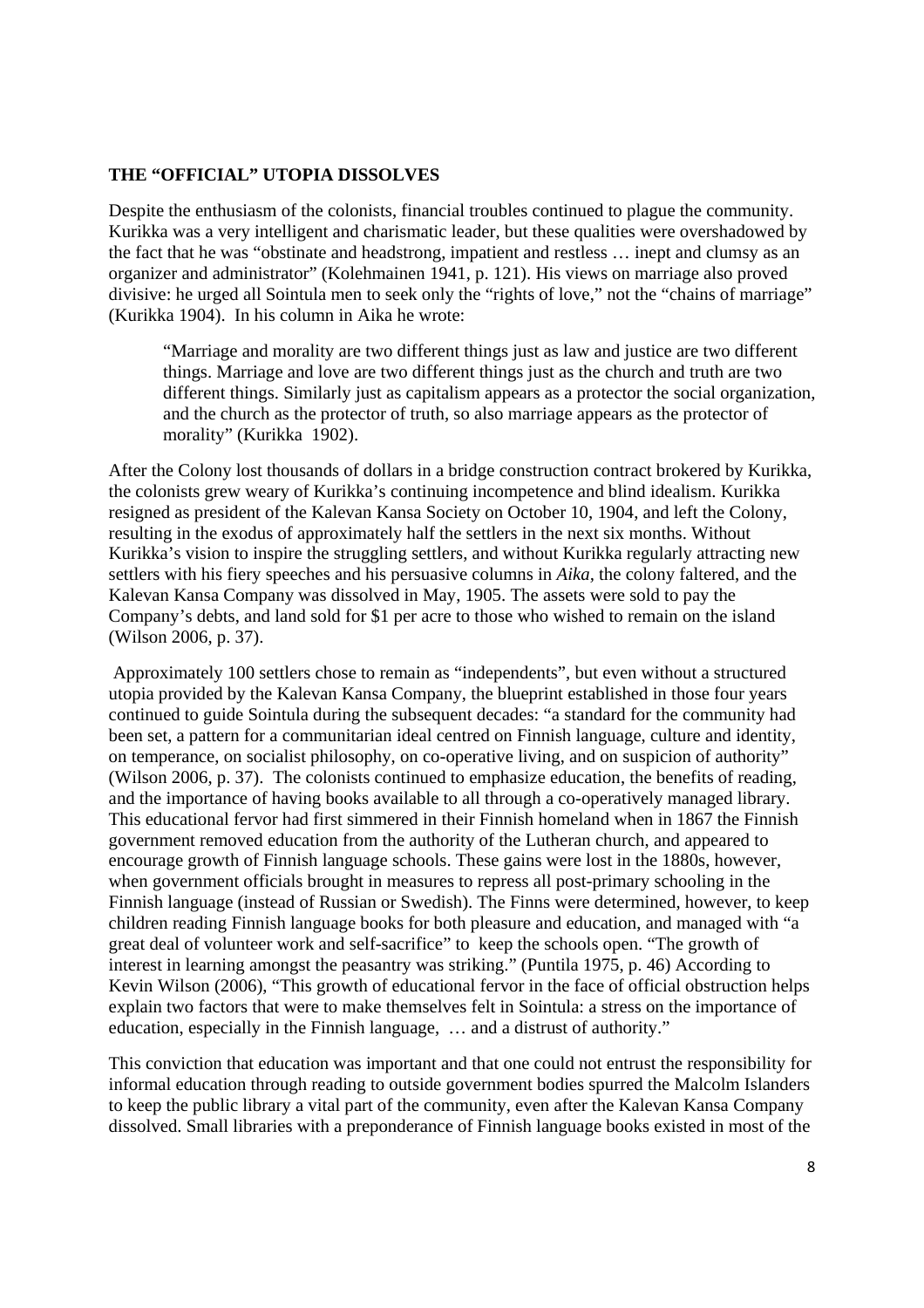Finnish communities in Canada, but Sointula's library appeared to be especially vital – perhaps because the nearest large library was several days' journey away in Nanaimo. In the early 1900s, Sointula had the largest Finnish language library in Canada (Wilson 2006, p. 12).

Katri Riksman remained on the island and continued to be the volunteer librarian for many years. Soon after the fire, the settlers erected a new Finnish Organization Hall in which to hold meetings and debates, stage plays, and enjoy musical concerts, and the library was moved from the dining hall into the back of this Hall where it remained for 25 years. The library received a strong boost when the islanders formed the Co-op Store in December 1909: it was a general store that sold whatever supplies the islanders needed – fresh fruit and vegetables, meat, canned goods, fabric. Dave Siider (grandson of an original settler) remembers that the Store was the "heart and the community" and that "it did everything" (Wilson 2006, p. 39). The Sointula Co-op became the "economic and emotional focal point" of the community, even supplying large amounts of hay to help out the farmers during poor growing seasons (Wilson 2006, p. 41). Between 1901 and 1905, the local groups and organizations (both economic and cultural) had relied on the Kalevan Kansa to provide the funds and management needed for local services, including library services. Now the Co-op Store filled that need for library funding, and continued to do so for 81 years until the islanders joined the Vancouver Island Regional Library system in 1990.

Every year, the library committee, along with the other volunteer groups that essentially managed all community services in a socialist communal manner, would petition the Co-op for funds, to be supplied from any store profits realized in the past year. The Library was a "source of pride" in the community (Sointula Co-op 1909, 1978), and always received a portion of the monetary surpluses accrued. But the percentage allotted varied considerably year to year, depending on other pressing community needs and the island's overall prosperity that year. According to Loretta Rihtamo, daughter of longtime Co-op store manager Hannes Myntti: "The Co-op Store always thought the Library was very important. Sometimes it received 1% of the profits, other years it received as much as 10%, but every year there was some money to buy new books." (Rihtamo, 2012).

## **THE LIBRARY MOVES LOCATIONS AND CHANGES ITS NAME**

By frequently adding to and renovating the all-purpose Finnish Organization Hall, the building fulfilled the "gathering place" needs of the community for two decades for a library, meeting room, live theatre and music venue, and a gymnasium. But by 1930, the Hall was frequently overbooked, particularly for physical activities during times when the weather was inclement (although the temperature rarely falls below freezing at any time of the year in Sointula, the annual rainfall averages 180 cm). The local industries of farming, fishing, and logging all required fit workers, but the islanders aimed even higher regarding physical fitness so attended exercise classes throughout the week. The Young Pioneers group of young people campaigned for a separate athletic building, a request that the Co-op agreed to finance as long as the Library could occupy space in the new building. A new Athletic Hall opened in 1931, with a gymnasium on the first floor and the Library occupying expanded new space on the second floor. The library remained there for approximately twenty years, until it moved to a building beside the Co-op Store. The Library was moved again in the early 1950s to a small building very near the ferry terminal, and moved to its present location in the vacated school building in 1990 after the Library joined the Vancouver Island Regional Library system (Pakkalen, 2012; Rihtamo 2012).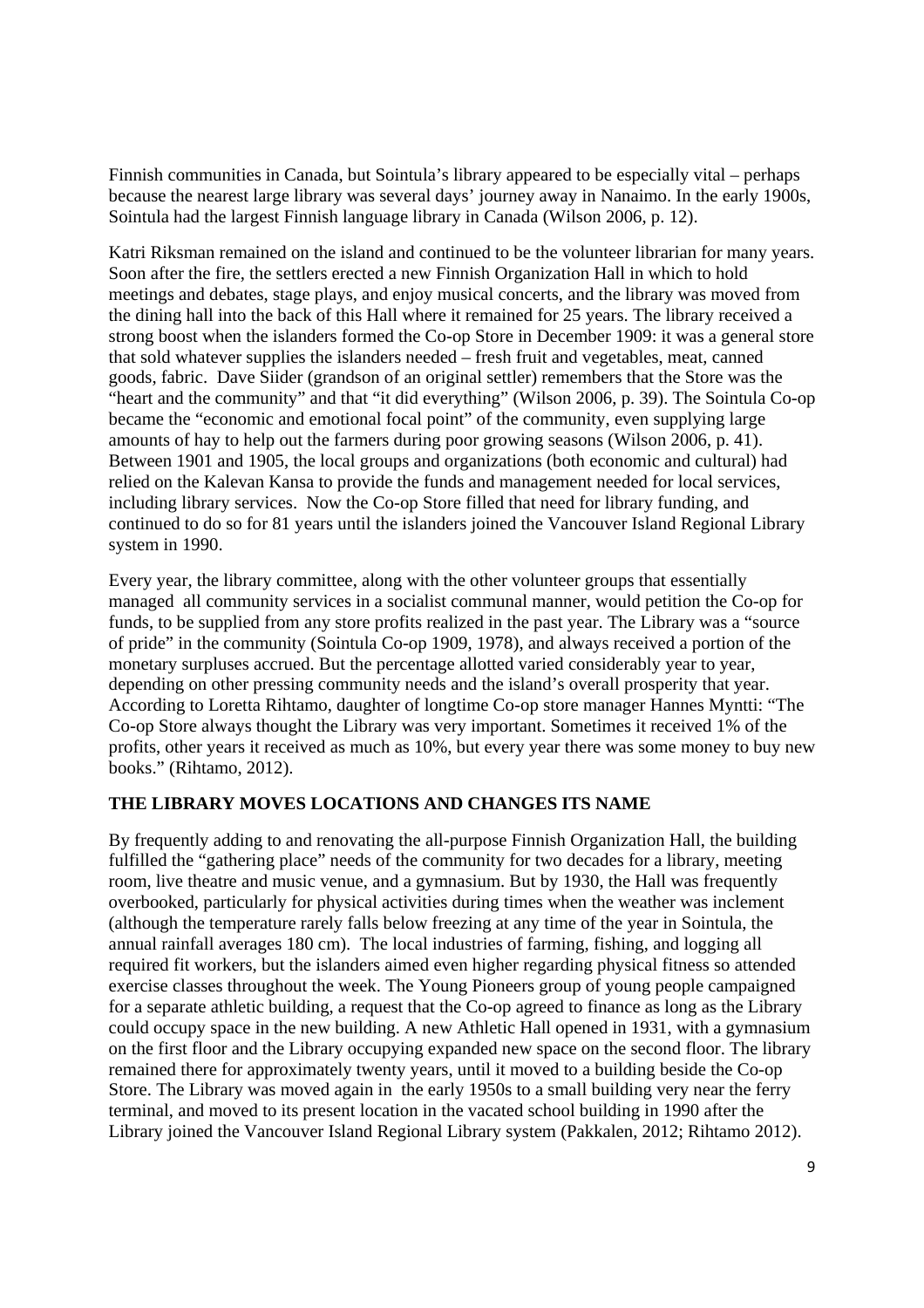Katri Riksman had relinquished her position as volunteer librarian by 1914, when the Library Committee Minute Book (1914) reveals that J. Laitenen had assumed the position (the population of the island was 250 people in 1914). The Minute book indicates that the Library was running smoothly, with just routine matters discussed such as delinquent customers, titles recommended for purchase, and the amount of money to be requested from the Co-op for library support the following year. However, in 1915, a motion to change the name of the Library caused much controversy at the February  $8<sup>th</sup>$ , 1915 Library Committee meeting (1915). Since the Library's 1902 creation in a communal dining room with books in shipping cartons, the Library had been known by its original name - the Kalevan Kansa Library, reflecting the name of the long disbanded company that had formed and guided the utopian colony. The motion to change the Library's name to "Sointula Socialist Organization Library" was hotly debated by the Committee and caused concern to library users, many of whom wanted to retain the original name, but the motion eventually passed. The new name was duly recorded by Amanda Tanner, then secretary of the Committee. The inclusion of the word "socialist" within the Library's new name clearly shows that the intense convictions of the Sointula citizens regarding the sharing of resources and the rights of all to access the profits and benefits of society remained strong, and that they wanted their Library to reflect that philosophy.

One of the hotly debated issues revealed in the Library Minute book of 1918 was that of opening hours (1918). The Library had only been open on Sundays right from its inception in 1902, because everyone was working hard on all the other days (Rihtamo 2012), and this single opening day remained the schedule until the 1980s. But in 1918, a request was made of the Committee that the volunteer librarian not close the Library over the Sunday lunch hour from 12 to 1 to allow greater access to the collection. After a lengthy debate, the request was denied, and the volunteer continued to enjoy a leisurely midday meal.

## **THE LIBRARY COLLECTION**

The Library collection has evolved over the past 110 years from being almost all Finnish language books with just a few books in English, mainly for the purpose of learning the English language, to a collection that is now totally in English and integrated within the system-wide catalogue of the 38-branch Vancouver Island Regional system that serves all of the Island except for the capital city region of Victoria. The presence of a few English books during those early years is not surprising, as Matti Kurikka believed that learning English was very important for the colony's economic future, so he himself taught English language classes on the weekends in 1902-1904. One of the requirements the provincial government of British Columbia stipulated in the agreement to give the settlers Malcolm Island was that the children be educated in English, so over the decades, interest in reading English grew, albeit slowly. The continuing vitality of Finnish into mid 1950s as the conversational language of the community was due to several factors – the passion of the community members to retain their cultural heritage and the isolation of the community. Few of the young people left the Island to seek employment because the fishing and logging industries provided steady work, and few outsiders settled on or travelled to the Island until World War Two, so English was seldom heard on a regular basis (Wild 1995, p. 165) Electrical power was not installed until 1951, replacing the coal oil and gas lamps used by most settlers and the noisy generator used by the Co-op Store (Wild 1995, p. 166; Rihtamo 2012). Telephone service came to the Island in January, 1965, and it was celebrated as the first bilingual exchange in British Columbia: the two operators who managed the switchboard had to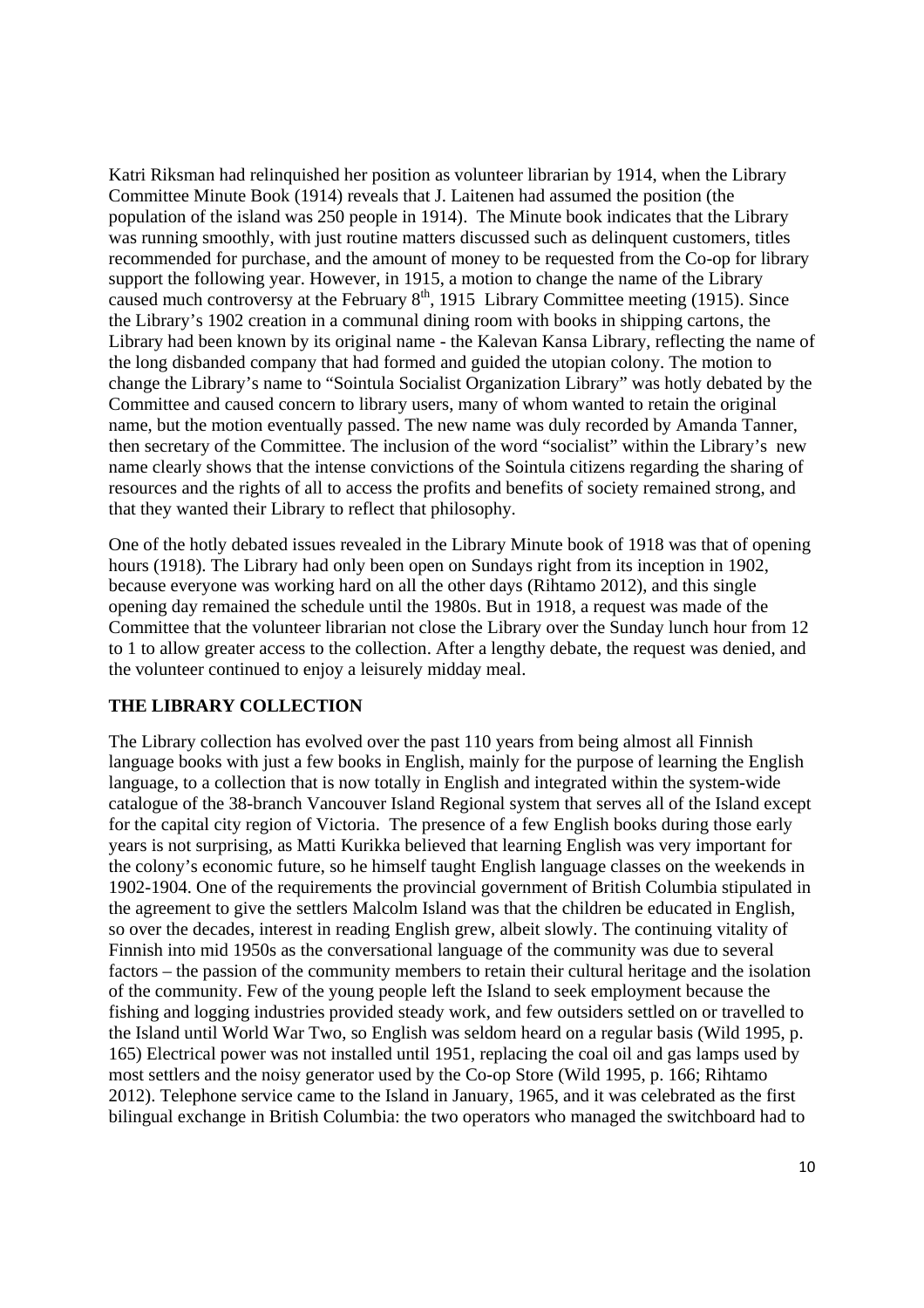be fluent in both Finnish and English to handle the calls (Wild 1995, p. 167). Shoppers often used to hear "the old-timers" speaking Finnish in the Co-op Store, but during the past two decades, many of the original settlers' second and third generation descendants - most of whom could speak and read Finnish - have passed away (Pakkalen 2012; Rihtamo 2012). With

The Library held mostly Finnish language books in the early years, but the library records of the 1920s show that the volunteer librarians supplemented the collection with English language books by taking full advantage of the Travelling Library service of the provincial British Columbia government (Sointula Library Committee Minute Book, 1921). The Provincial Legislative Librarian, Mr. R.E. Gosnell, had initiated this service in 1898 to serve the many isolated communities throughout the province. Boxes with "fixed" collections of 100 books were shipped to communities for a three month period, with the possibility of a three-month extension upon request. Applicants paid \$6 for each locked case of books, along with a key, and strict printed instructions that "Books must be handled with care, and leaves must not be turned down." By 1920, the service had been modified from fixed collections to collections of books more tailored to the needs and specific requests of the community. (Holmes 1959, p. 11) The date of Sointula Library's first use of this service is unknown, but the 1921 Minute book indicates that the service was already regular, and notes the arrival of a book box containing books by Jack London, Mark Twain, George Bernard Shaw, Robert Louis Stevenson, Anatole France, and Booth Tarkington, all popular writers of the period.

# **BOOKS BY MAIL**

The residents of Sointula also took full advantage of another British Columbia provincial library service , the Open Shelf Library, to satisfy their avid reading interests. This "books by mail" service began in 1919, and operated continually until 1995, except for a two-year period during the Depression. With the Open Shelf Library, readers in remote areas selected books from lists sent from the headquarters of the Library Service Commission in Victoria, and also made special requests for titles not on the lists. The Commission staff then mailed the requested books to readers' postboxes, with the books travelling by post both ways at a reduced rate (Holmes 1959, p. 20) Books were drawn mainly from the Commission's own collection, but requests not easily filled were routinely sent to the Pacific Northwest Bibliographic Center headquartered in Seattle (Holmes 1959, p. 21). The readers in remote Sointula, reading by oil lamp with neither electrical power nor telephone service, nevertheless had access to the major library collections of Vancouver and Seattle. Long-time Sointula resident Loretta Rihtamo remembers using this service as a child in the 1930s and 1940s, and that her own family members were some of the most regular and appreciative customers (Rihtamo 2012).

## **EVIDENCE OF THE OLD COLLECTION & POLICIES**

Several handwritten catalogue lists of the Library's books survive in the Sointula Museum, one list from 1915/16 and one from the 1930s. In both lists, books are recorded by author and title, with a classification number from a homegrown system beside each title. These numbers are the same as those on the spines of the old Finnish language books donated by the Library to the Museum and now shelved there. The lists reveal a collection that held a wide variety of books in both Finnish and English, with a strong emphasis on political matters, particularly Marxist/socialist beliefs. Titles in English such as War of the Classes, The Proletarian Revolution, Dictatorship and Democracy, The Bolsheviks and World Peace, and The New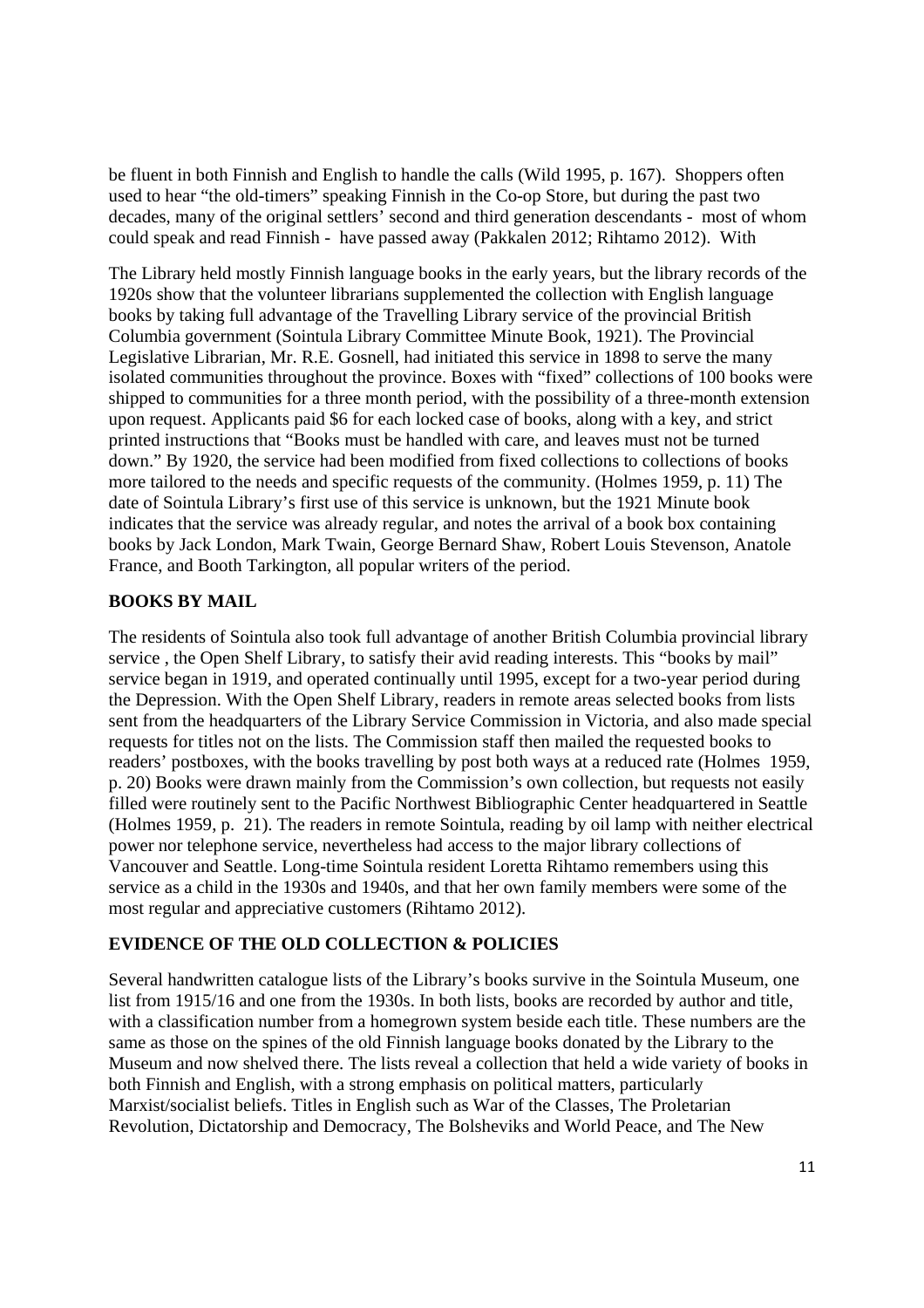Economic Policy of Soviet Russia were in this small collection, as were fiction books such as Ivanhoe, The Last of the Mohicans, Treasure Island, David Copperfield, Big Timber, and The Whiteoaks of Jalna.

Since the 1990s, the Finnish language books have gradually been weeded from the regular library collection because of low circulation, with the older pre-1930s books being shelved in the Museum next door to the Library. The collection includes some translations of English literature from English to Finnish, including several books of Walt Whitman's poetry and essays, but the majority of the Museum's Finnish language collection of about 200 items appears to be nonfiction, perhaps revealing the islanders' preference in the early years for reading facts in Finnish and novels in English. The Museum bookshelves hold numerous books about world and European history, technical how-to books, medical advice, learning to speak and write English, World War l battles, astronomy, and cooking. Most have copyright dates in the 1920s. The oldest Finnish language book found on the shelves was an agricultural how-to manual, published in Finland in 1892, possibly one of the titles in Katri Riksman's original 1902 book carton library.

A special Library Notebook has survived in the Sointula Museum collection. In this handwritten notebook (mostly in Finnish), the various Sointula volunteer librarians recorded from 1936 to 1970 the names of delinquent borrowers and their library fines. Discovering the information in the book with the help of Sointula museum volunteer and translator Loretta Rihtamo was particularly special as her late father's name Hannes Myntti appears very frequently in the early days and her own name appears in the 1950s and 1960s. As she translated the Notebook, Loretta exclaimed "He not only supported the Library by serving on the Library Committee for years, he supported the Library financially with his fines!" (Rihtamo 2012). Library fines were calculated on a per week basis because the library was only open on Sundays, and fines remained low to encourage library use. The first fine recorded in January 1936 was five cents for a book one week late, a rate that remained the same for 34 years. Only in 1970 was the fine rate raised 100% - to ten cents per week (Library Notebook 1936-1970).

The 1936 to 1970 Fines notebook also includes a small section in which the volunteer librarians recorded donations of books to the Library. This section reveals that the community members were generous with their donations of Finnish language books, and perhaps most notably, that one of the most generous donors in the 1930s, 40s, and 50s was the first librarian herself, Katri Riksman. Riksman remained a "Sointula activist" (Wilson 2000, p. 107), ardent reader and library supporter, and prolific writer in Finnish all of her life: her work was published in newspapers in Finland, and she was a frequent contributor to the Canadian Finnish socialist newspaper Vapaus, published in Ontario (Wallace 1993). Under her pen name "Grandmother", she was a columnist for Vapaus for many decades, reporting on the Sointula Co-op's twice yearly meetings, which often included lively debates (Wilson 2000, p.107; Pakkalen 2012). She was 89 when her last article was published, and she remained a Sointula resident from 1902, when she arrived as a young woman, until just before her death in 1969. She was honored by the Canadian Jubilee Committee on International Women's Day March 8, 1970 as "a pioneer in the struggles of women in Canada for their full potential and economic and social rights; and in recognition of her untiring and selfless efforts for the security of her family." (Pakkalen, 2012).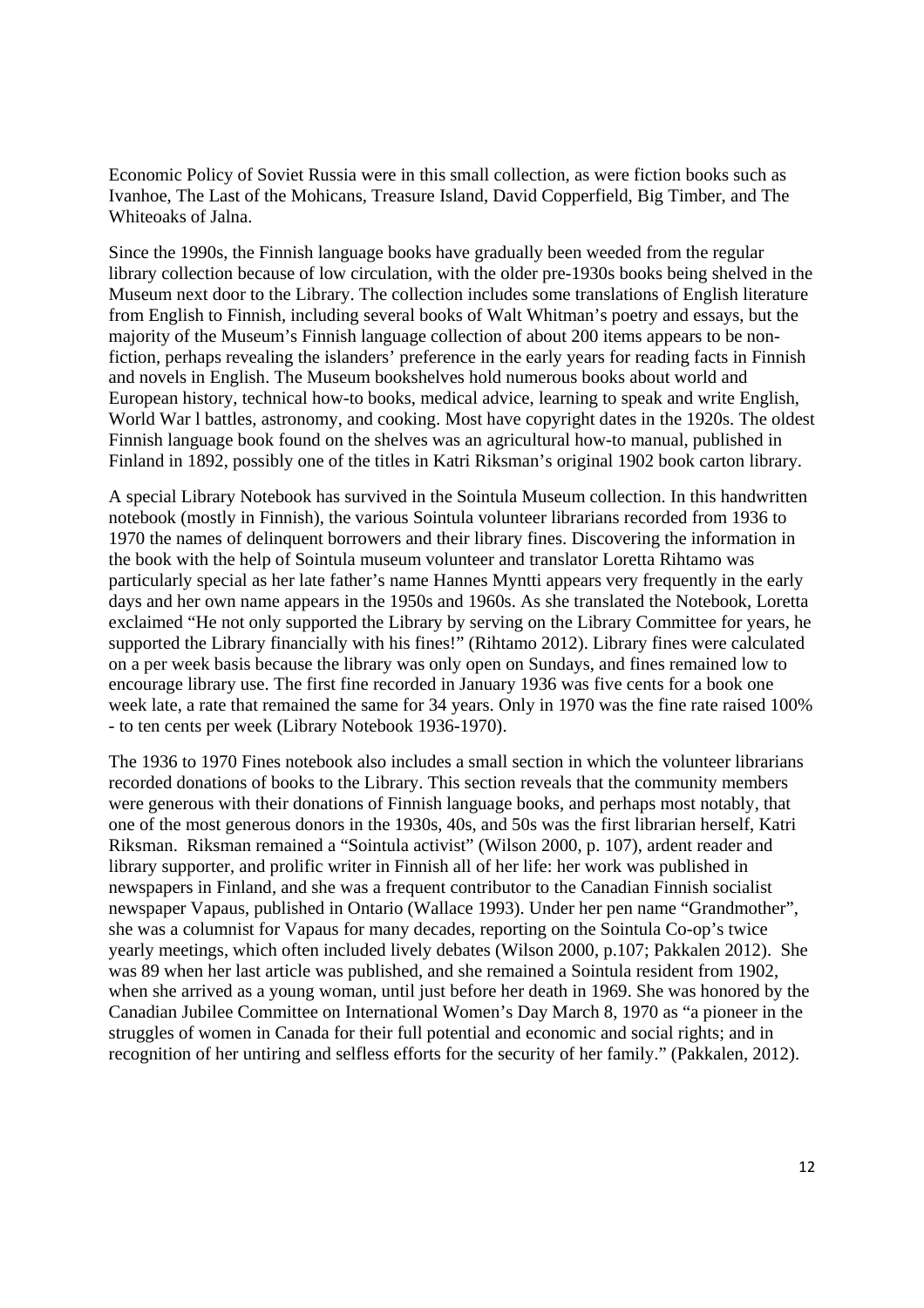### **CONCLUSION**

The Sointula Library remained a volunteer-run organization from its establishment in 1902, through its support by the Co-op Store annual allotments from 1909 to its becoming part of the 38-library Vancouver Island Regional Library system in 1990. The Library remained a vital part of the community throughout those 110 years, relying solely on the convictions of the islanders that reading was important and that through sharing resources and labour, the Library could be sustained. "Co-operation and independence were the twin poles of life in Sointula, " according to Kevin Wilson (p. 75), and these "poles" are evident in the history of the Library. Also evident in the history of this inspiring, surprising, and empowering Library is the presence of "sisu" – the determination during the past century of the islanders to provide on Malcolm Island a Finnish-based cultural foundation for its citizens, coupled with intellectual richness and educational opportunities for both the adults (women and men equally) and the children. In the words of the enigmatic yet compelling founder of the Island colony, Matti Kurikka:

"There – where virgin nature, unaltered by human hand, exudes its own, mysterious life – we shall find the sweet feeling that terrifies a corrupt human being, but makes a virtuous one sing with poetic joy. There, amidst nature, we shall find ourselves and feel the craving for love, justice, and harmony." (Kurikka 1903)

Throughout its 110 year history, the Library undoubtedly contributed to the love, justice, and harmony sought by Kurikka and the colonists on their island of harmony – Sointula.

### **REFERENCES**

Halminen, Matti. 1936. (Translated by Allan Henry Salo). The History of Sointula and the Kalevan Kansa. Helsinki: Kustantaja Mikko Ampuja.

Holmes, Marjorie. 1959. Library service in British Columbia: A brief history of its development. Victoria: Public Library Commission of British Columbia.

Institute of Migration. Finland. http://www.migrationinstitute.fi/index\_e.php. Accessed May 10, 2012.

Koivukangas, Olavi. 1986. Sea, gold, and sugarcane: Finns in Australia 1851-1947. Turku, Finland: Turun Yliopisto.

Kurikka, Matti. 1901. Where to begin? *AIKA* # 4. 31 May 1901. Translated by Miina Jokela. Sointula Museum.

Kurikka, Matti. 1901b. Kalevan Kansa. *AIKA* # 27. 8 November 1901. Translated by Miina Jokela. Sointula Museum.

Kurikka, Matti. 1902. AIKA. 29 August 1902. Translated by Miina Jokela. Sointula Museum.

Kurikka, Matti. 1903. The Future of Mankind. AIKA #41. 1 December 1903. Translated by Miina Jokela. Sointula Museum.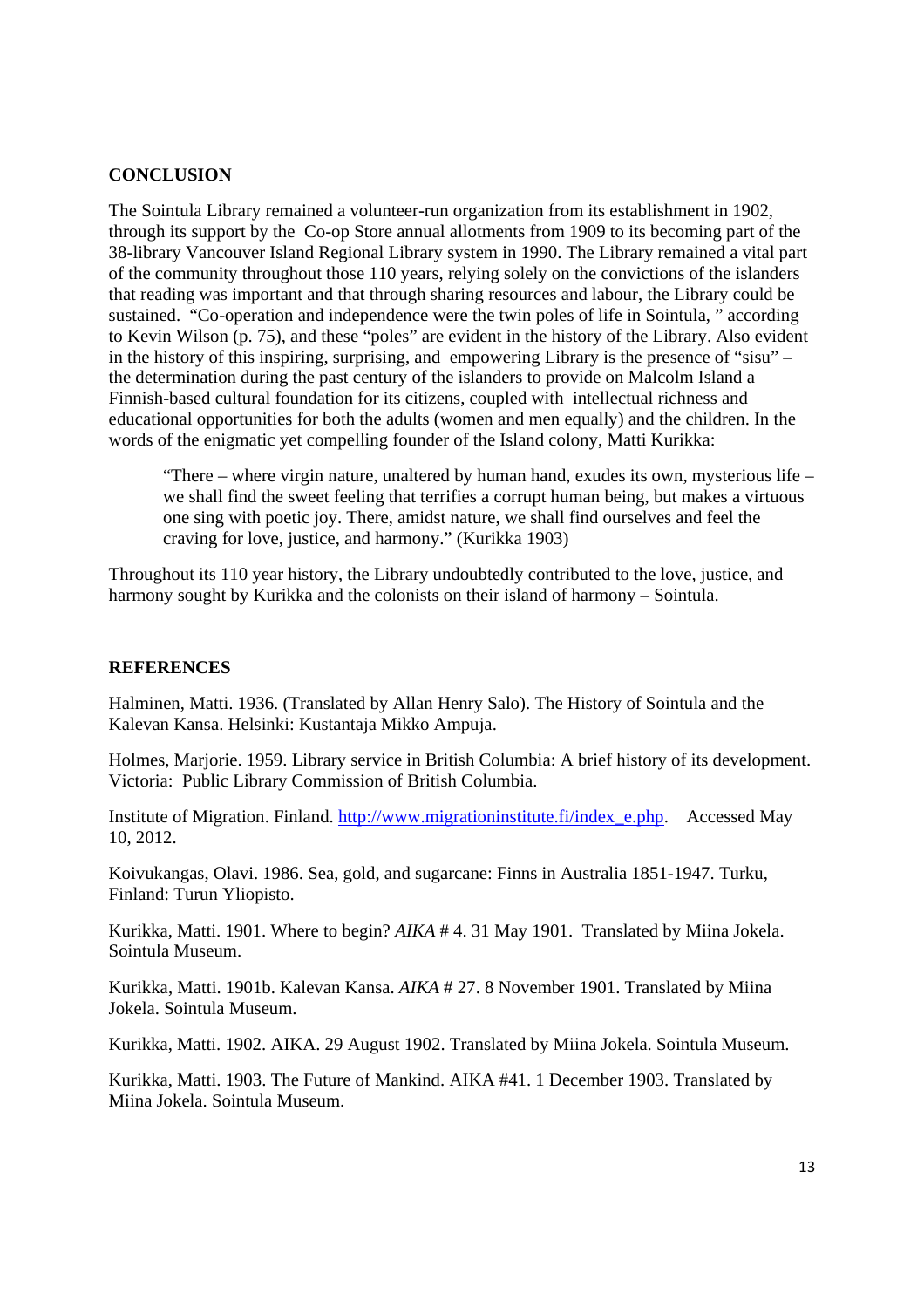Kurikka, Matti. 1904. AIKA. 1 June 1902. Translated by Miina Jokela. Sointula Museum.

Kolehmainen, John Ilmari. 1941. Harmony Island: A Finnish utopian venture in British Columbia, 1901-1905. *British Columbia Historical Quarterly* 5(2): 111-123.

Lindström, Varpu. 2000. Utopia for women? The Sointula Experiment, 1901-1905. Journal of Finnish Studies 4 (2): 4-25.

Mäkelä, Austin. 1902. AIKA. 1 February, 1902

Mäkelä, Austin. 1904. Annual Report of the Kalevan Kansa Colonization Company – 1903. Translated by Kalervo Oberg. Quoted from Kalervo Oberg, *Sointula, a Communistic Settlement in British Columbia*. (graduating essay, University of British Columbia, 1928), 22-24. Sointula Museum.

Pakkalen, Catherine. 2012. Conversation with author. Sointula, BC, March 8.

Puntila, Lauri Aadolf. 1975. The political history of Finland 1809-1966. London: William Heinemann.

Rihtamo, Loretta. 2012. Conversation with author. Sointula, BC, March 8.

Riksman, Kaisa (Katri). 1968. Quoted in Gordon Fish, Dreams of Freedom: Bella Coola, Cape Scott, Sointula*.* Sound Heritage Series, number 36. Provincial Archives of British Columbia: Victoria, B.C.

Saikku, Mikko. 2007. Utopians and utilitarians: Environment and economy in the Finnish-Canadian settlement of Sointula. BC Studies 154 (Summer): 3-38.

Sointula Co-op 1909. 1978. Co-operative Consumer. 28 February. Sointula Museum.

Sointula Library Committee Minute Book, 1921. Sointula Museum.

Wallace, Carl. 1993. Sudbury: Rail town to regional capital. Toronto: Dundurn Press.

Wild, Paula. 1995. Sointula: Island Utopia. Madeira Park: Harbour Publishing.

Wilson, Donald J. 1974. Matti Kurikka: Finnish-Canadian Intellectual. BC Studies 20: Winter 1973-74. Cited in Vilho Niitemaa, Australiansuomalainen Erakko-seura vv. 1902-1904. Turun Yliopisto Siirtolaishhistoiriaa VII no. 14 (1971): 166.

Wilson, Donald J. 1999. "The police beat them up just to keep warm": A Finnish-Canadian Communist comments on environmental depredation and capitalist exploitation in early  $20<sup>th</sup>$ century British Columbia. Labour/LeTravail 44 (Fall): 191-204.

Wilson, Kevin. 2006. Setting the standard: How a four year utopian experiment established a six decade communal norm in Sointula, British Columbia. Master's thesis, University of Victoria, BC.